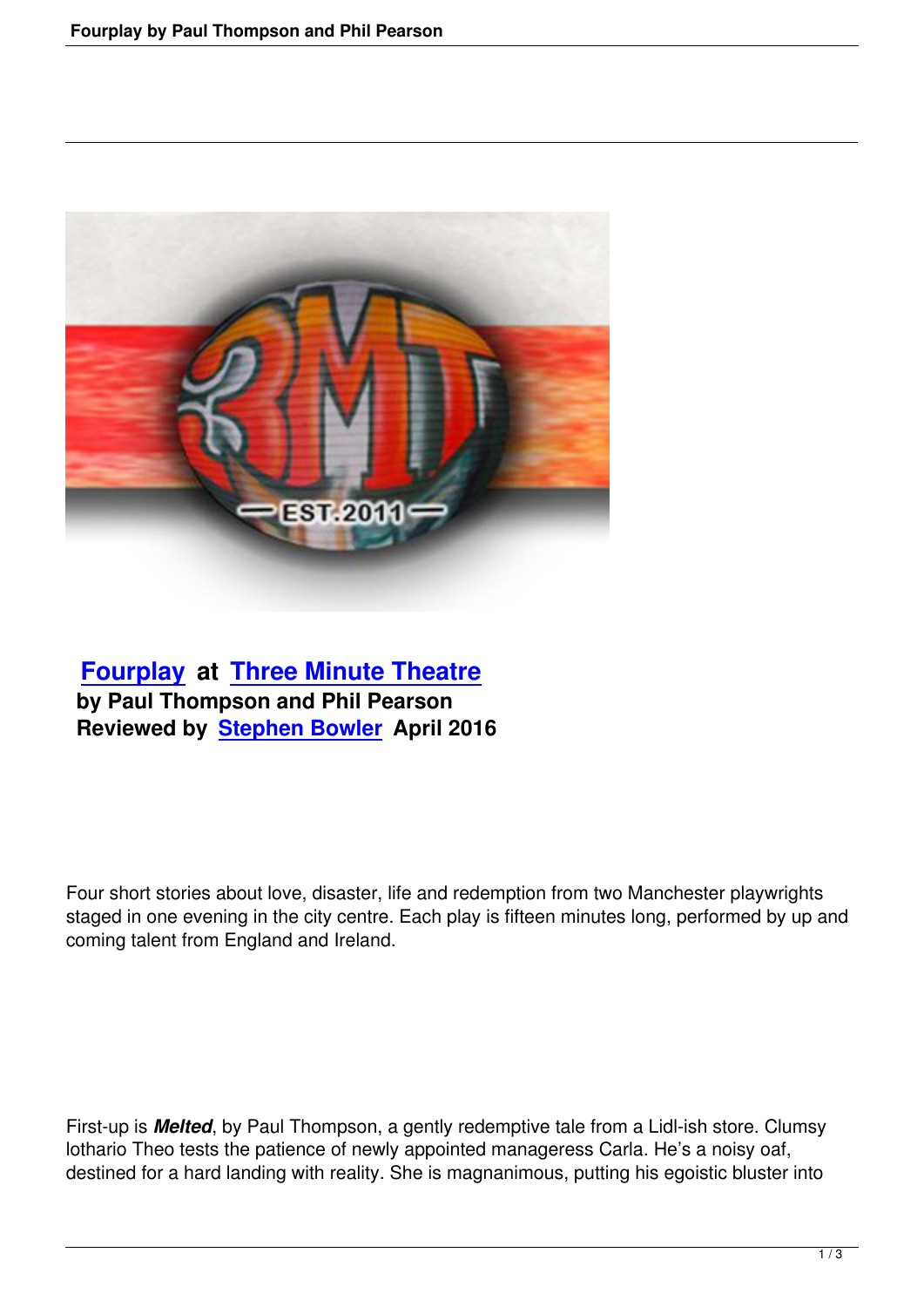perspective with lovingly prepared helpings of pasta and not a little feminine deference. A happy ending awaits at the checkout.

Next up is *Four Decembers Ago*, by Phil Pearson, which addresses the ineffability of love as experienced – or not – in childhood and then as an adult. Cannily crafted as a series of time-shifting scenes, Michael's emotional topography is merely suggested, yielding a character who knows himself even less than we know him. Hints of dis-affective mothering as the source of his own dis-affective husbanding are as fragmentary as the idea that such attachments might be less liberating than we imagine. The love he seeks eludes him; but perhaps it eludes all of us, is the implication.

In the second half we get two more helpings from the same writers. Paul Thompson's *Swap* is no less naturalistic and linear than his first offering, with a similarly sparky style but also a larger thematic canvas. Two friends get together for an evening of darkly daft reminiscence that concludes with a husband-swapping scene, much like the 'bed trick' in *Measure for Measure*

. And lo, it comes to pass that nocturnal novelties wrought by deception bring forth a painful truth. Such are the wages of sin.

The best is saved for last. *To you the son* by Phil Pearson is about Vincent, more sinned against than sinner, or so he imagines. As in *Four Decembers*

, the plot is reflexively allusive, revealing a character who is the author of his own undoing and not a little self-pitiful in the process. Infidelity is again associated with childhood experience, though this time the father. 'We're weak people', says Vincent, who demonstrates just how abased he is in the entirely fitting dramatic conclusion.